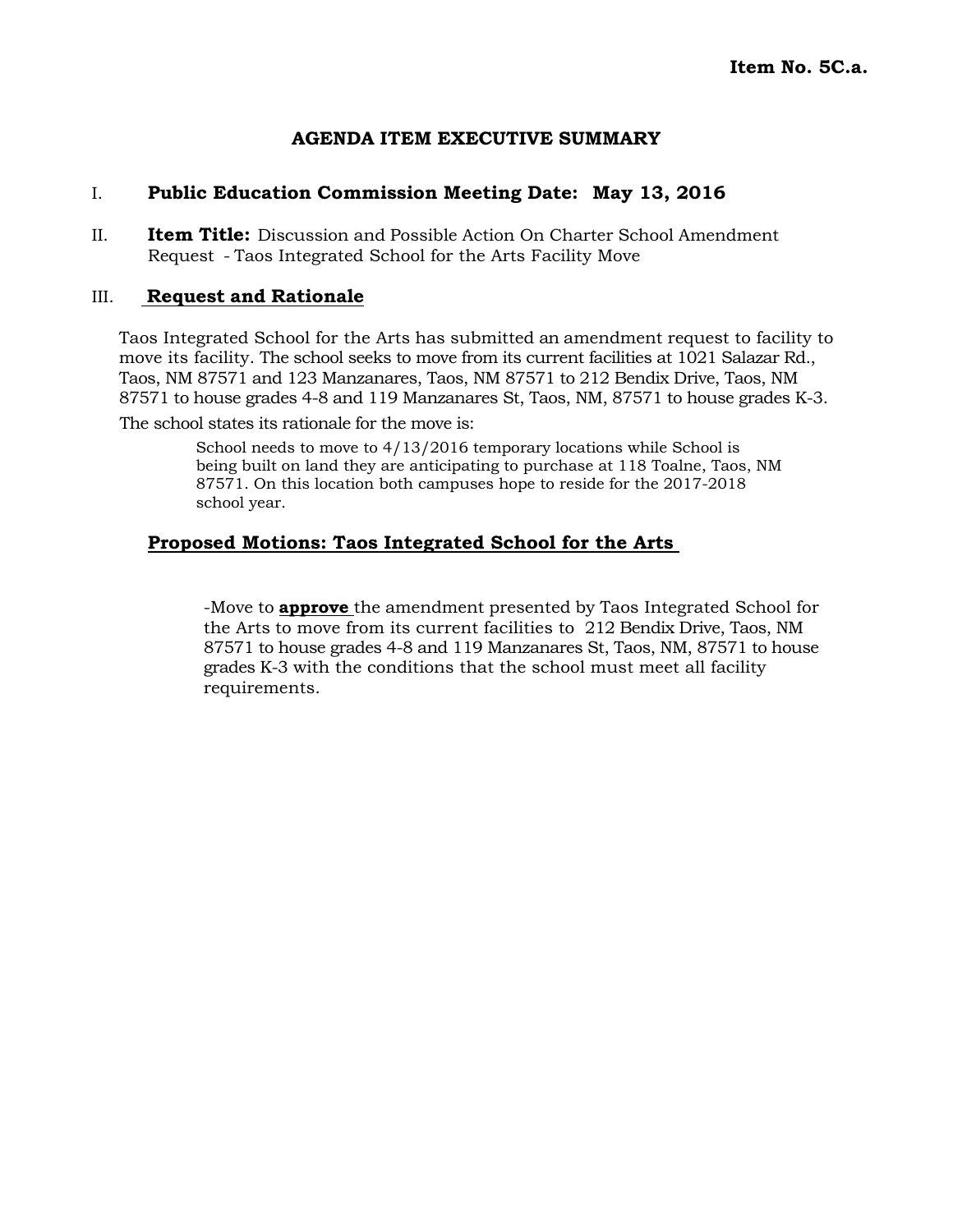| Date submitted: 2/17/2016                                             | <u>Please complete and submit this form to</u> : Attorney for the Public Education Commission, New Mexico Attorney General's Office,<br>Name of State-Chartered School: _Taos Integrated School of the Arts<br>Contact Name:<br>Rich Greywolf                                                            | Amendment Request, Public Education Department, Charter Schools Division, Room 300, 200 Don Gaspar, Santa Fe, NM 87501, charter schools@state.nm.us<br>liam-1<br>And<br>rgreywolf@<br>tisataos.org                                                             | P.O. Box 1508, Santa Fe, NM 87504                                                                                                                                                                                                                  |                                           |
|-----------------------------------------------------------------------|----------------------------------------------------------------------------------------------------------------------------------------------------------------------------------------------------------------------------------------------------------------------------------------------------------|----------------------------------------------------------------------------------------------------------------------------------------------------------------------------------------------------------------------------------------------------------------|----------------------------------------------------------------------------------------------------------------------------------------------------------------------------------------------------------------------------------------------------|-------------------------------------------|
| <b>Current Charter Application</b><br>Section and Page<br>or Contract | <b>Current Charter Statement(s)</b>                                                                                                                                                                                                                                                                      | Proposed Revision/Amend<br><b>Statement(s)</b><br>ment                                                                                                                                                                                                         | Revision/Amendment<br><b>Rationale for</b>                                                                                                                                                                                                         | <b>Body Approval</b><br>Date of Governing |
| Article VIII Section a. x. p 36                                       | Students in grades 5-8 will<br>will receive services at 1021<br>27571.<br>Manzanares, Taos, Nm<br>Salazar Rd., Taos, NM 87571.<br>year students in grades K-4<br>For the 2015-2016 school<br>School's primary location is:<br>receive services at 123<br>Location, The Charter<br>For schools with a Set | house grades K-3.<br>Manzanares St, Taos, NM, 87571 to<br>NM 87571 to house grades 4-8 and 119<br>process of identifying two n<br>For School Anticipating Changing<br>Locations. The School is in the<br>locations at: 212 Bendix Drive,<br>$T_{\rm 20S}$<br>ξ | for the 2017-2018 school year.<br>purchase at 118 Toalne, Taos,<br>they are anticipating to<br>School is being built on land<br>temporary locations while<br>School needs to move to<br>both campuses hope to reside<br>NM 87571. On this location | 4/13/2016                                 |
|                                                                       | Printed Name of Governing Council President or Designee:<br>Original Signature of Governing Council President or Designee:                                                                                                                                                                               | lill Cline                                                                                                                                                                                                                                                     | Date: 4/13/2015                                                                                                                                                                                                                                    |                                           |
|                                                                       |                                                                                                                                                                                                                                                                                                          |                                                                                                                                                                                                                                                                |                                                                                                                                                                                                                                                    |                                           |

STATE CHARTER SCHOOL CHANGE/AMENDMENT REQUEST FORM

Revised 10-17-14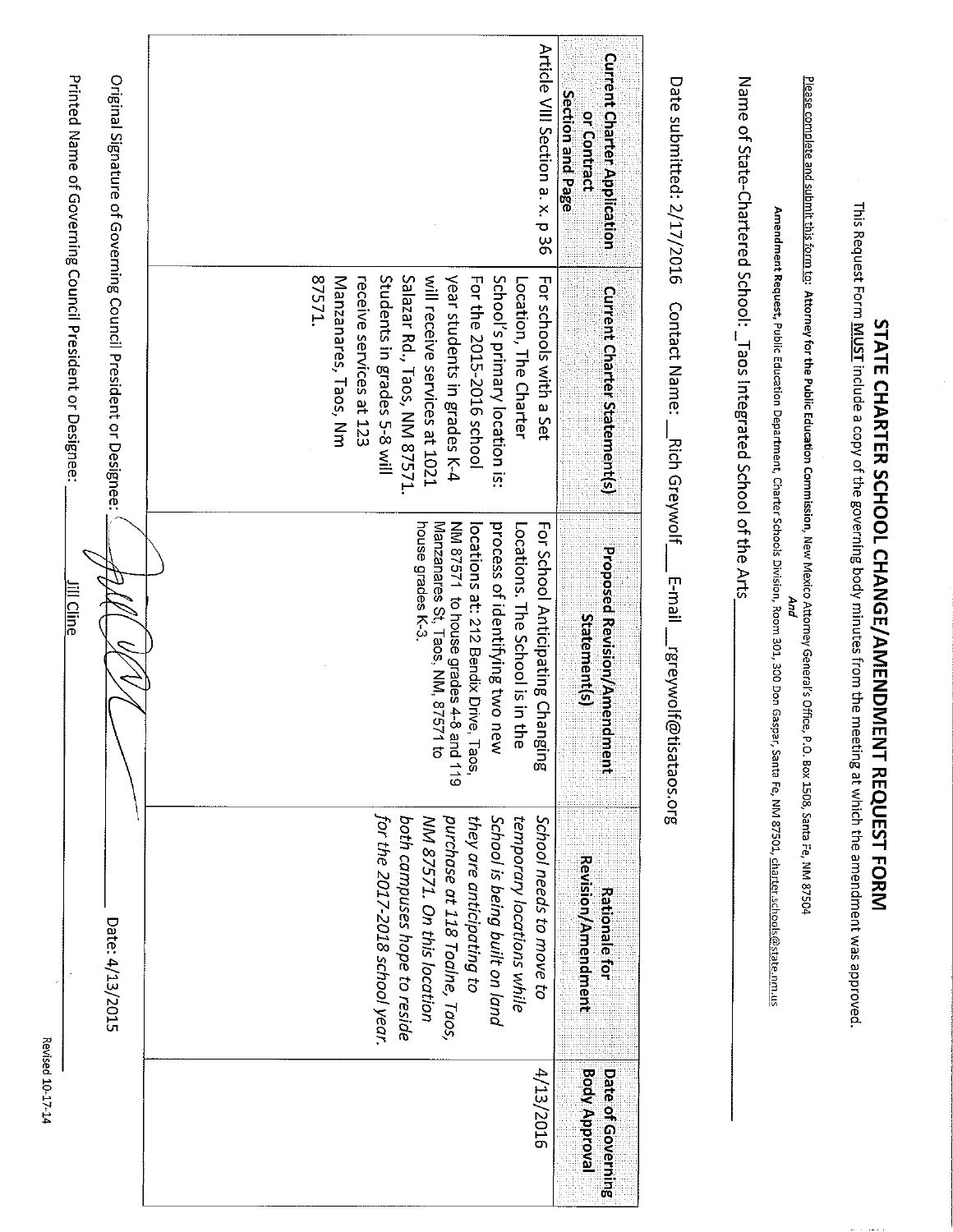# **TAOS INTEGRATED SCHOOL OF THE ARTS GOVERNING COUNCIL**

#### Wednesday, April 13, 2016 6:00 p.m. 123 Manzanares St., Taos, New Mexico *Where decisions for children are made with heart and mind!*

# REGULAR MEETING (if special change this)

#### AGENDA

| <b>MEMBERS</b>        | <b>PRESENT</b> | <b>ABSENT</b> |
|-----------------------|----------------|---------------|
| Jill Cline, President |                |               |
| Chris Pieper          | X              |               |
| Johanna DeBiase-Mack, | X              |               |
| Member                |                |               |
| Ernest Ortega, Member | X              |               |
| Julee LaMure, Member  | X              |               |
| [name], Member        |                |               |

Staff Present: Richard Greywolf, Director Audrey Martinez, Special Education, Minute-taker Linda Seto, 4<sup>th</sup> Grade, Friends of TISA

Others Present: Alix Henry

Deanna Gomez, Business Manager (via phone conference)

I. Call to order/establish quorum

**Jill called a quorum on 6:03p.m.** 

II. Agenda (Action Item) Chris Ernest second

**Chris moved to approve the agenda as presented and Ernest second Aye Votes: Jill Cline, Johanna DeBiase, Chris Pieper, Ernest Ortega, Julee LaMure No votes: 0 Abstaining votes: 0 Motion carried 5-0**

III. Minutes of February 10, 17, and March 3, 6, 2016 Minutes (Action Item) **Chris moved to approve the minutes of February 10th Ernest second Aye Votes: Jill Cline, Johanna DeBiase, Chris Pieper, Ernest Ortega, Julee LaMure No votes: 0 Abstaining votes: 0 Motion carried 5-0**

**Chris moved to approve the minutes of February 17th Ernest second Aye Votes: Jill Cline, Johanna DeBiase, Chris Pieper, Ernest Ortega, Julee LaMure No votes: 0 Abstaining votes: 0 Motion carried 5-0**

**Julee moved to approve the minutes of March 6th Chris second Aye Votes: Jill Cline, Johanna DeBiase, Chris Pieper, Ernest Ortega, Julee LaMure No votes: 0 Abstaining votes: 0 Motion carried 5-0**

**Jill noted March 9th will be approved at next meeting.** 

IV. Financial Report –**via telephone Deanna Gomez presented financial report** a. Financial Reports - (Action Item)-

**Ernest moved to approve the financial report as presented Chris second**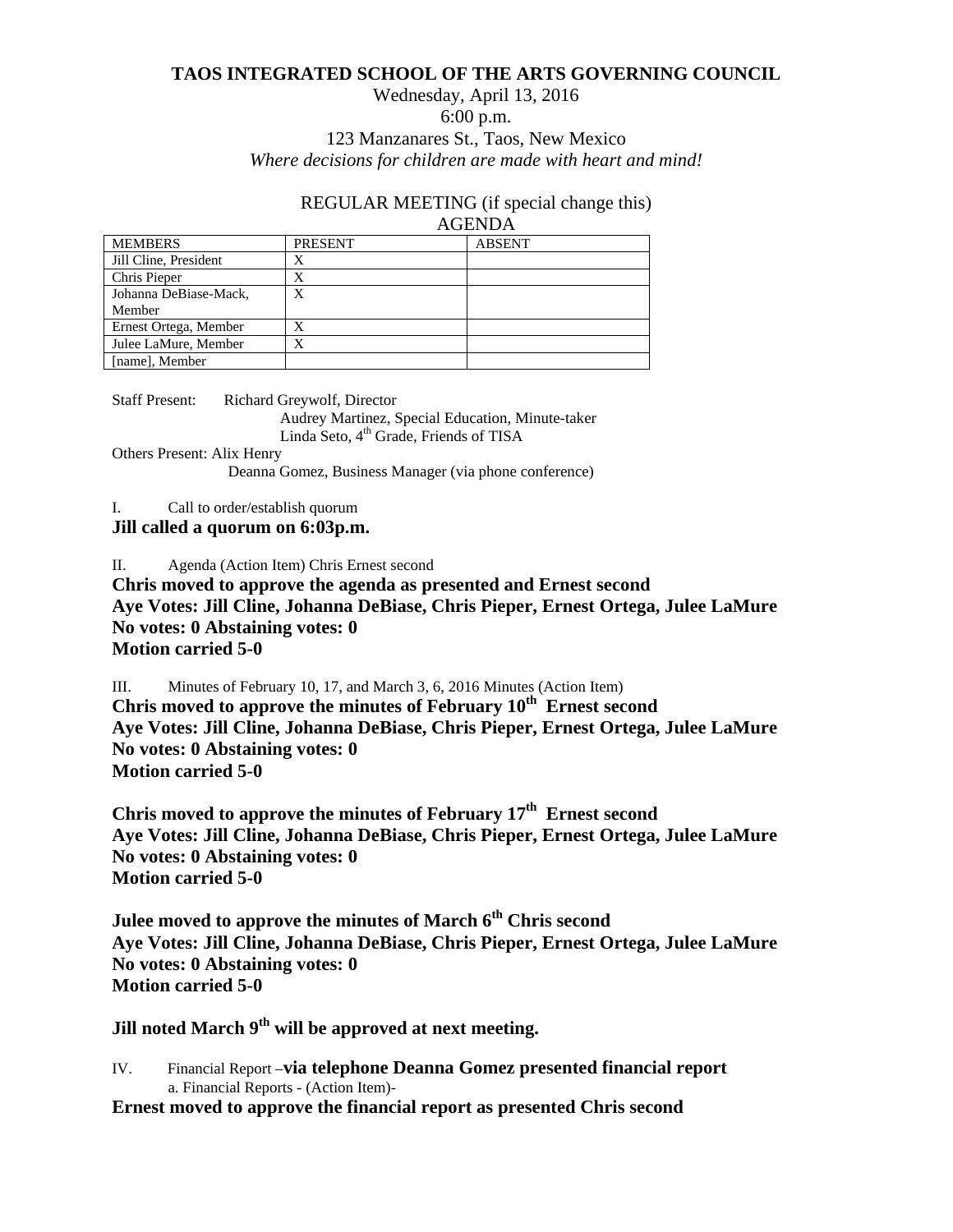**Aye Votes: Jill Cline, Johanna DeBiase, Chris Pieper, Ernest Ortega, Julee LaMure No votes: 0 Abstaining votes: 0 Motion carried 5-0**

b. BARS - (Action Item) **Deanna Gomez presented Four BARS for approval 1. BAR13 2. BAR 14 for instructional materials 3. BAR 15 SB-9 funds 4. BAR 2154 Staffing Teacher development Julee moved to approve the BARS as presented Ernest second Aye Votes: Jill Cline, Johanna DeBiase, Chris Pieper, Ernest Ortega, Julee LaMure No votes: 0 Abstaining votes: 0**

**Motion carried 5-0**

c. Finance Committee Update-**Julee expressed interest in the finance committee. Jill stated for the next meeting Chris's resignation, accepting Julee on the finance committee and electing a replacement for Vice President will need to be an action item.** d. Audit Committee Update-**Deanna Gomez presented update on Audit Committee**

V. Director's Report–

a. STEMarts-**arts with a focus on science and math.** b. Recording Lab- **the plan is schools will go to other schools and do radio show that will be broadcasted on KNCE** c. Procedures for search - **the right to search students if there is suspicion** d. PARCC testing – **testing going well**

**Jill moved up item XIII, Action on Real Property and matter was discussed in open session.** XIII. Action on Real Property matter discussed in closed session. (Action Item) **Chris moved to submit the address changes to PEC and Ernest second roll call vote Aye Votes: Jill Cline, Johanna DeBiase, Chris Pieper, Ernest Ortega, Julee LaMure No votes: 0 Abstaining votes: 0 Motion carried 5-0 Chris Pieper left at 6:58p.m.**

VI. Evacuation and Lock Down plans (Discussion Item) and (Action Item)

**Ernest moved to approve the Evacuation and Lock Down plans as presented Juleevsecond Aye Votes: Jill Cline, Johanna DeBiase, Ernest Ortega, Julee LaMure No votes: 0 Abstaining votes: 0 Motion carried 4-0**

VII. Introduce by Laws –Johanna DeBaise-Mack (Discussion Item) **Johanna moved to table item VIII Ernest second Aye Votes: Jill Cline, Johanna DeBiase, Ernest Ortega, Julee LaMure No votes: 0 Abstaining votes: 0 Motion carried 4-0**

VIII. Governing Council by-laws (Possible Action Item)

IX. Approval of Fine Arts Grant (Action Item) **Johanna moved to approve the Fine Arts Grant Julee second Aye Votes: Jill Cline, Johanna DeBiase, Ernest Ortega, Julee LaMure No votes: 0 Abstaining votes: 0**